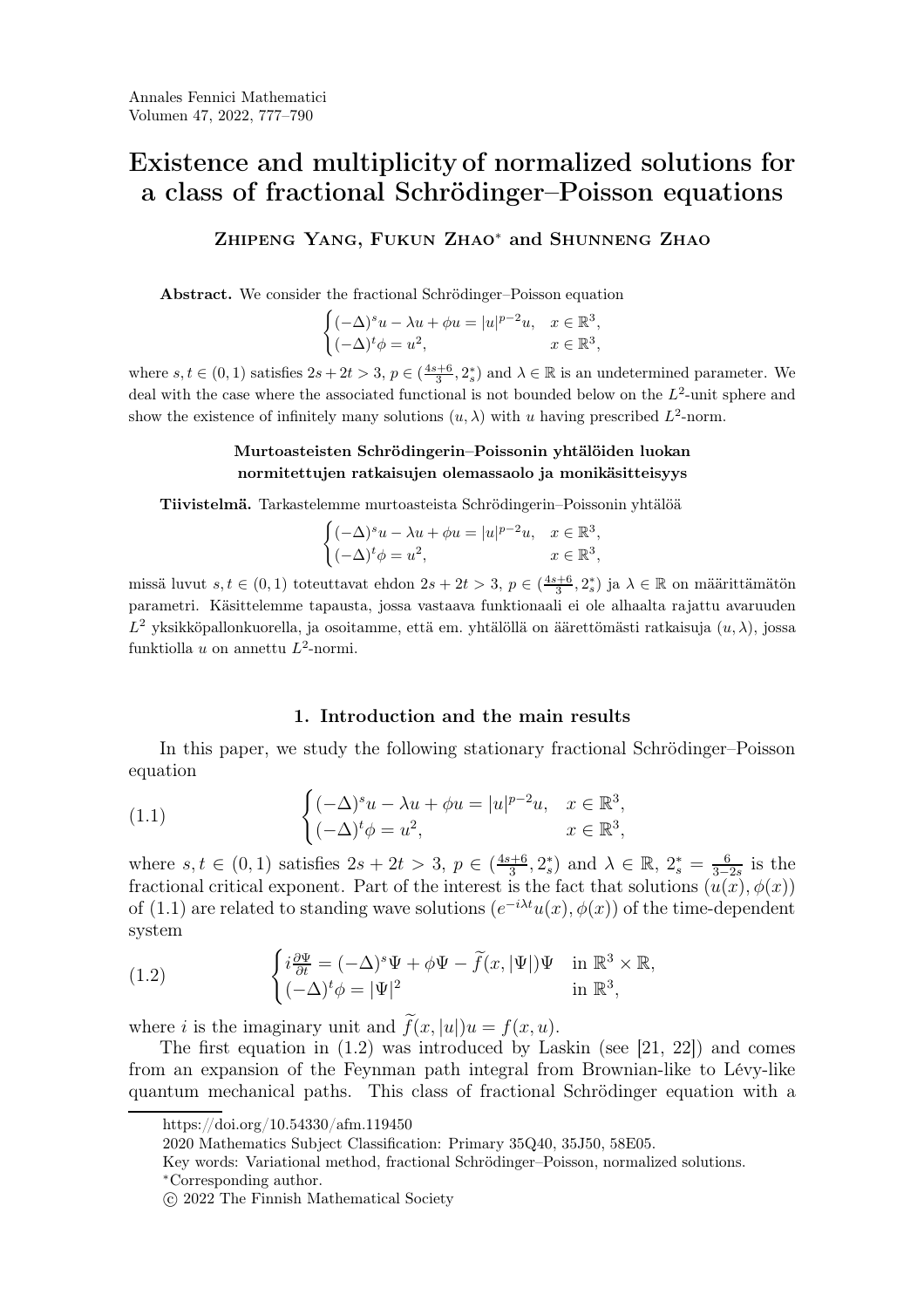repulsive nonlocal Coulombic potential is obtained by approximation of the Hartree– Fock equation describing a quantum mechanical system of many particles; see, for instance, [\[14,](#page-11-0) [23,](#page-12-2) [24,](#page-12-3) [38\]](#page-12-4). It also appeared in several areas such as optimization, finance, phase transitions, stratified materials, crystal dislocation, flame propagation, conservation laws, materials science and water waves (see [\[9\]](#page-11-1)).

A first line of studying [\(1.1\)](#page-0-5) is to consider  $\lambda \in \mathbb{R}$  as a fixed parameter and then to search for critical points of the functional

(1.3) 
$$
I_{\lambda}(u) = \frac{1}{2} \int_{\mathbb{R}^3} |(-\Delta)^{\frac{s}{2}} u|^2 dx - \frac{\lambda}{2} \int_{\mathbb{R}^3} |u|^2 dx + \frac{1}{4} \int_{\mathbb{R}^3} \int_{\mathbb{R}^3} \frac{|u(x)|^2 |u(y)|^2}{|x-y|^{3-2t}} dx dy - \frac{1}{p} \int_{\mathbb{R}^3} |u|^p dx,
$$

which is well defined and  $C^1$  in  $H_r^s(\mathbb{R}^3)$ . In that direction, to the best of our knowledge, there are only few papers considered the existence and multiplicity of solutions to the fractional Schrödinger–Poisson system [\(1.1\)](#page-0-5). In [\[40\]](#page-12-5), the authors studied the existence of radial solutions by using the constrained minimization methods for sys-tem [\(1.1\)](#page-0-5) with  $\lambda = 0$  and Berestycki–Lions type conditions [\[7\]](#page-11-2). In [\[33,](#page-12-6) [34\]](#page-12-7), Teng considers the fractional Schrödinger–Poisson system [\(1.1\)](#page-0-5) with subcritical and critical nonlinearity respectively. By the monotone trick, concentration-compactness principe and a global compactness Lemma he establishes the existence of ground state solutions. For other existence results we refer to [\[13,](#page-11-3) [19,](#page-11-4) [25,](#page-12-8) [26,](#page-12-9) [27,](#page-12-10) [29,](#page-12-11) [35,](#page-12-12) [36,](#page-12-13) [37,](#page-12-14) [39\]](#page-12-15) and the references therein.

In present paper, motivated by the fact that physicists are often interested in "normalized solutions", we look for solutions in  $H_r^s(\mathbb{R}^3)$  having a prescribed  $L^2$ -norm. More precisely, for given  $c > 0$ , we look to

$$
(u_c, \lambda_c) \in H_r^s(\mathbb{R}^3) \times \mathbb{R}
$$
 is solution of (1.1) with  $|u_c|_2^2 = c$ .

In this case, a solution  $u_c \in H_r^s(\mathbb{R}^3)$  of [\(1.1\)](#page-0-5) can be obtained as a constrained critical point of the functional

$$
J(u) = \frac{1}{2} |(-\Delta)^{\frac{s}{2}} u|_2^2 + \frac{1}{4} \int_{\mathbb{R}^3} \int_{\mathbb{R}^3} \frac{|u(x)|^2 |u(y)|^2}{|x - y|^{3 - 2t}} dx dy - \frac{1}{p} \int_{\mathbb{R}^3} |u|^p dx.
$$

on the constraint

<span id="page-1-0"></span>
$$
S_r(c) := \{ u \in H^s_r(\mathbb{R}^3) : |u|^2_2 = c, \ c > 0 \}.
$$

The parameter  $\lambda_c \in \mathbb{R}$ , in this situation, can not be fixed any more and it appears as a Lagrange parameter.

Set

(1.4) 
$$
e(c) := \inf_{u \in S_r(c)} J(u).
$$

It is standard that minimizers of  $e(c)$  are exactly critical points of  $J(u)$  restricted to  $S_r(c)$ , and thus solutions of [\(1.1\)](#page-0-5). By the L<sup>2</sup>-preserving scaling and the fractional Gagliardo–Nirenberg inequality with best constant [\[8\]](#page-11-5): Let  $p \in (2, 2_s^*)$ , then

$$
|u|_p^p \le \frac{p}{2|Q|_p^{p-2}}|(-\Delta)^{\frac{s}{2}}u|_2^{\frac{3(p-2)}{2s}}|u|_2^{p-\frac{3(p-2)}{2s}},
$$

with equality for  $u = Q$ , where Q is, up to translations, the unique positive ground state solution of

$$
\frac{3(p-2)}{4s}(-\Delta)^s u + \left(1 + \frac{p-2}{4}\left(2 - \frac{3}{s}\right)\right)u - |u|^{p-2}u = 0, \quad x \in \mathbb{R}^3.
$$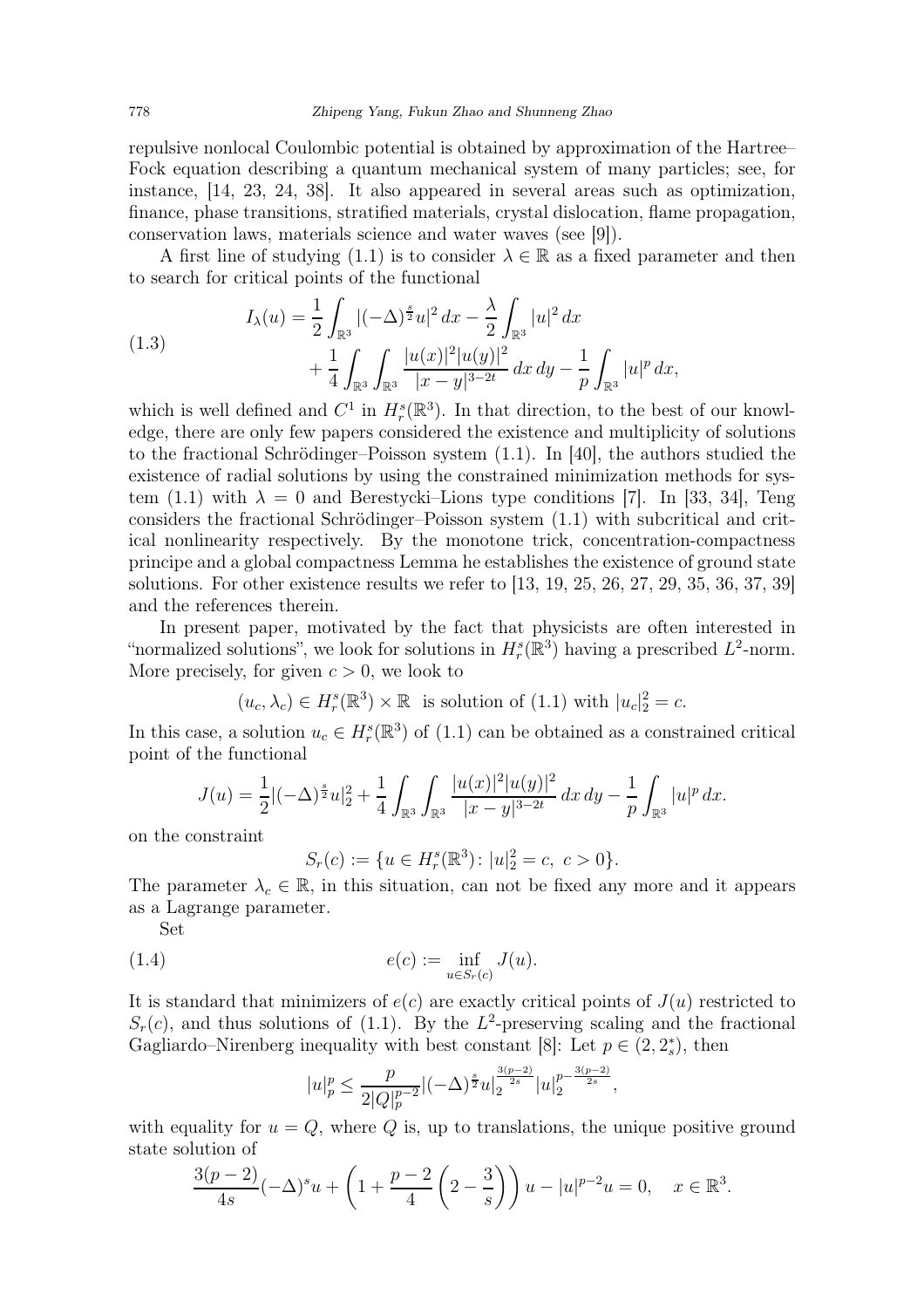Therefore, we can prove that  $p = \frac{4s+6}{3}$  $\frac{1+6}{3}$  is the L<sup>2</sup>-critical exponent for [\(1.4\)](#page-1-0), i.e. for all  $c > 0, e(c) > -\infty$  if  $2 < p < \frac{4s+6}{3}$  and  $e(c) = -\infty$  if  $\frac{4s+6}{3} < p < 2_s^*$ .

The above normalized problem associated to  $(1.4)$  with  $s = 1$ , has been studied in the literature[\[3,](#page-11-6) [5,](#page-11-7) [6,](#page-11-8) [16,](#page-11-9) [18,](#page-11-10) [20,](#page-12-16) [30\]](#page-12-17). In the cited references, the existence and no-existence of normalized solutions are established, depending strongly on the value  $p \in (2, 2^*)$  and of the parameter  $c > 0$ . Precisely, it is proved that a solution which minimized globally J on  $S_r(c)$ , exists when  $p \in (2,3)$  and  $c > 0$  small enough. When  $p \in (3, \frac{10}{3})$  $\frac{10}{3}$ , there exists a  $c_0 > 0$  such that such a solution exists if and only if  $c \geq c_0$ . When  $p \in (\frac{10}{3})$  $\frac{10}{3}$ , 2<sup>\*</sup>), it is not possible to find a solution as a global minimizer of J on  $S_r(c)$  since the associated functional is not bounded below on the  $L^2$ -unit sphere. However, it is proved in [\[4\]](#page-11-11) that for  $c > 0$  sufficiently small, there exists a critical point which minimizes the energy among all solutions on  $S_r(c)$  and infinitely many normalized solutions in [\[28\]](#page-12-18).

For the nonlocal problem, that  $s \in (0,1)$ , up to our knowledge, in the existing literature, results in this direction do not exist yet. Our contribution in this paper is that there exist normalized solutions of  $(1.1)$  for  $p \in \left(\frac{4s+6}{3}\right)$  $(\frac{3}{3}, 2_s^*)$ . The solutions are obtained as critical points of the functional  $J$  on a suitable submanifold of the constraint set  $S_r(c)$ . We state our main results as follows.

<span id="page-2-0"></span>**Theorem 1.1.** Assume that  $s, t \in (0, 1)$  satisfies  $2s + 2t > 3$  and  $p \in (\frac{4s+6}{3})$  $\frac{s+6}{3}, 2_s^*$ ). There exists a  $c_0 > 0$  such that for any  $c \in (0, c_0)$ , Eq. [\(1.1\)](#page-0-5) admits an unbounded sequence of distinct pairs of radial solutions  $(\pm u_n, \lambda_n)$  with  $|u_n|^2 = c$  and  $\lambda_n < 0$  for each  $n \in \mathbb{N}$ .

We give the main idea in the proof of our main results. To prove Theorem [1.1,](#page-2-0) because  $e(c) = -\infty$  for all  $c > 0$ , the genus of the sublevel sets  $J<sup>c</sup> = \{u \in S<sub>r</sub>(c) \mid$  $J(u) \leq c$  is always infinite, so classical arguments based on the Kranoselski genus, see  $[32]$ , do not apply. Secondly, it can be easily checked that the functional J, restricted to  $S_r(c)$ , does not satisfy the Palais–Smale condition, even working on the subspace  $H_r^s(\mathbb{R}^3)$  of radially symmetric functions where one has the advantage of the compact embedding of  $H_r^s(\mathbb{R}^3)$  into  $L^q(\mathbb{R}^3)$  for  $q \in (2, 2_s^*)$ . To overcome these difficulties we are inspired by a recent work [\[2\]](#page-11-12) and [\[28\]](#page-12-18). The authors present a new type of linking geometry for the functional J on  $S_r(c)$  and set up a min-max scheme where the cohomological index for spaces with an action on the group  $G := \{-1, 1\}$ is used. Following [\[17\]](#page-11-13), for each fixed  $n \in \mathbb{N}$ , we can construct a special Palais– Smale sequence. That construction leads easily to get the bounededness and further non-vanishing of the Palais–Smale sequence.

#### 2. Variational settings and preliminary results

Throughout this paper, we denote  $\|\cdot\|_q$  the usual norm of the space  $L^q(\mathbb{R}^3)$ ,  $1 \leq q < \infty$ ,  $B_r(x)$  denotes the open ball with center at x and radius r, C or  $C_i$  $(i = 1, 2, \dots)$  denote some positive constants may change from line to line.  $\rightarrow$  and  $\rightarrow$  mean the weak and strong convergence.

2.1. The functional space setting. Firstly, fractional Sobolev spaces are the convenient setting for our problem, so we will give some sketches of the fractional order Sobolev spaces and the complete introduction can be found in [\[11\]](#page-11-14). We recall that, for any  $s \in (0,1)$ , the fractional Sobolev space  $H^s(\mathbb{R}^3) = W^{s,2}(\mathbb{R}^3)$  is defined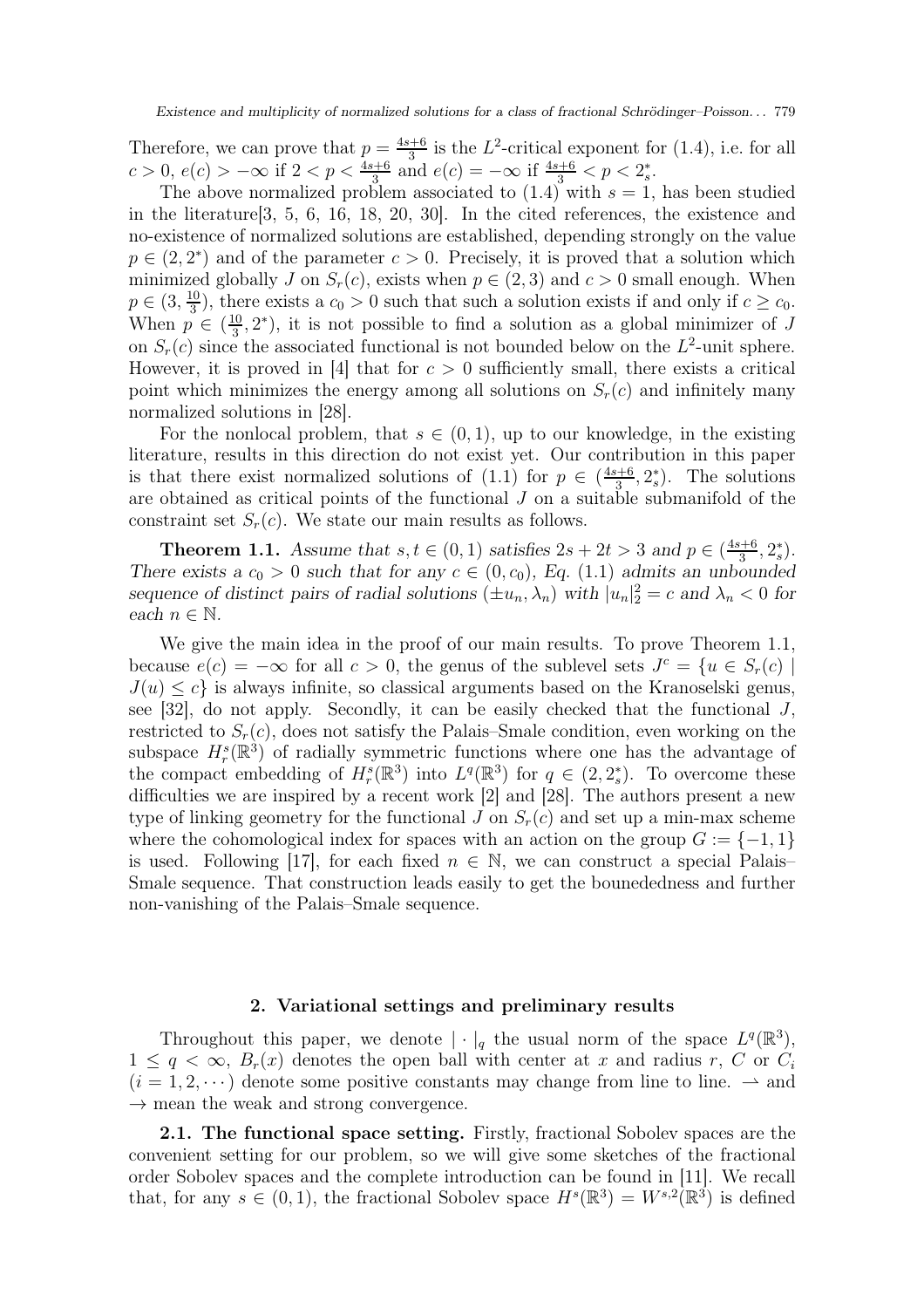as follows:

$$
H^{s}(\mathbb{R}^{3}) = \{ u \in L^{2}(\mathbb{R}^{3}) : \int_{\mathbb{R}^{3}} (|\xi|^{2s} |\mathcal{F}(u)|^{2} + |\mathcal{F}(u)|^{2}) d\xi < \infty \},
$$

whose norm is defined as

$$
||u||^{2} = \int_{\mathbb{R}^{3}} (|\xi|^{2s} |\mathcal{F}(u)|^{2} + |\mathcal{F}(u)|^{2}) d\xi,
$$

where  $\mathcal F$  denotes the Fourier transform. We also define the homogeneous fractional Sobolev space  $\mathcal{D}^{s,2}(\mathbb{R}^3)$  as the completion of  $\mathcal{C}_0^{\infty}(\mathbb{R}^3)$  with respect to the norm

$$
[u]_{H^s(\mathbb{R}^3)} := \bigg( \iint_{\mathbb{R}^3 \times \mathbb{R}^3} \frac{|u(x) - u(y)|^2}{|x - y|^{3+2s}} dx dy \bigg)^{\frac{1}{2}}.
$$

Obviously,  $H^s(\mathbb{R}^3)$  is a Hilbert space. A function is radial if and only if it is invariant under all rotations leaving the origin fixed. Let  $H_r^s(\mathbb{R}^3)$  denote the subset of  $H^s(\mathbb{R}^3)$  containing only the radial function, and equipped topology with  $H^s(\mathbb{R}^3)$ , which is also a Hilbert space.

The fractional Laplace,  $(-\Delta)^s u$ , of a smooth function  $u: \mathbb{R}^3 \to \mathbb{R}$ , is defined by

$$
\mathcal{F}((-\Delta)^s u)(\xi) = |\xi|^{2s} \mathcal{F}(u)(\xi), \quad \xi \in \mathbb{R}^3.
$$

Moreover,  $(-\Delta)^{s}u$  can be equivalently represented [\[11\]](#page-11-14) as

$$
(-\Delta)^s u(x) = -\frac{1}{2}C(s) \int_{\mathbb{R}^3} \frac{u(x+y) + u(x-y) - 2u(x)}{|y|^{3+2s}} dy, \quad \forall x \in \mathbb{R}^3,
$$

where

$$
C(s) = \left(\int_{\mathbb{R}^3} \frac{(1 - \cos \xi_1)}{|\xi|^{3+2s}} d\xi\right)^{-1}, \quad \xi = (\xi_1, \xi_2, \xi_3).
$$

Also, by the Plancherel formular in Fourier analysis, we have

$$
[u]_{H^s(\mathbb{R}^3)}^2 = \frac{2}{C(s)}|(-\Delta)^{\frac{s}{2}}u|_2^2.
$$

As a consequence, the norms on  $H^s(\mathbb{R}^3)$  defined below are equivalent:

$$
u \longmapsto \left( \int_{\mathbb{R}^3} |u|^2 \, dx + \iint_{\mathbb{R}^3 \times \mathbb{R}^3} \frac{|u(x) - u(y)|^2}{|x - y|^{3 + 2s}} \, dx \, dy \right)^{\frac{1}{2}};
$$
  
\n
$$
u \longmapsto \left( \int_{\mathbb{R}^3} (|\xi|^{2s} |\mathcal{F}(u)|^2 + |\mathcal{F}(u)|^2) \, d\xi \right)^{\frac{1}{2}};
$$
  
\n
$$
u \longmapsto \left( \int_{\mathbb{R}^3} |u|^2 \, dx + |(-\Delta)^{\frac{s}{2}} u|_2^2 \right)^{\frac{1}{2}}.
$$

For the reader's convenience, we review some useful results for  $H^s(\mathbb{R}^3)$  and  $H_r^s(\mathbb{R}^3)$ , which will be used later.

**Lemma 2.1.** [\[11\]](#page-11-14) Let  $0 < s < 1$ , then there exists a constant  $C = C(s) > 0$ , such that

$$
|u|_{2_s^*}^2 \leq C[u]_{H^s(\mathbb{R}^3)}^2
$$

for every  $u \in H^s(\mathbb{R}^3)$ . Moreover, the embedding  $H^s(\mathbb{R}^3) \hookrightarrow L^q(\mathbb{R}^3)$  is continuous for any  $q \in [2, 2_s^*]$  and is locally compact whenever  $q \in [2, 2_s^*]$ .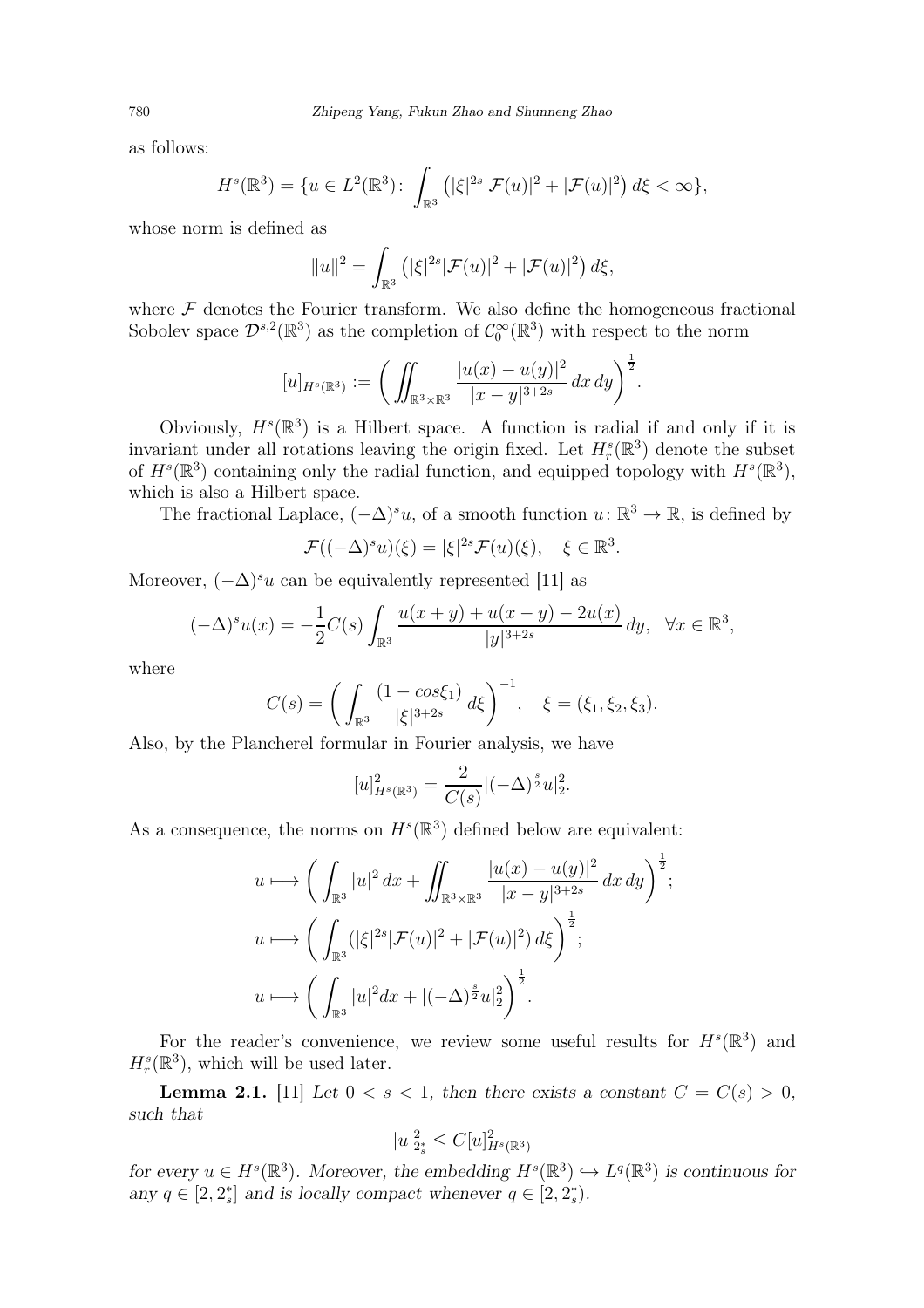**Lemma 2.2.** [\[31\]](#page-12-20) If  $\{u_n\}$  is bounded in  $H^s(\mathbb{R}^3)$  and for some  $R > 0$  we have

$$
\lim_{n \to \infty} \sup_{y \in \mathbb{R}^3} \int_{B_R(y)} |u_n|^2 dx = 0,
$$

then  $u_n \to 0$  in  $L^q(\mathbb{R}^3)$  for any  $2 < q < 2_s^*$ .

**Lemma 2.3.** [\[15\]](#page-11-15) Let  $2 < q < 2^*_s$ , then every bounded sequence  $\{u_n\} \subset H_r^s(\mathbb{R}^3)$ has a convergent subsequence in  $L^q(\mathbb{R}^3)$ .

2.2. Some preliminary lemmas. We first establish some useful preliminary results. Let  $\{V_n\} \subset H_r^s(\mathbb{R}^3)$  be a strictly increasing sequence of finite-dimensional linear subspaces in  $H_r^s(\mathbb{R}^3)$ , such that  $\bigcup_n V_n$  is dense in  $H_r^s(\mathbb{R}^3)$ . We denote by  $V_n^{\perp}$ the orthogonal space of  $\{V_n\}$  in  $H_r^s(\mathbb{R}^3)$ .

<span id="page-4-0"></span>**Lemma 2.4.** Assume that  $p \in (2, 2_s^*)$ . Then there holds

$$
\mu_n:=\inf_{u\in V_{n-1}^\perp}\frac{\int_{\mathbb{R}^3}(|(-\Delta)^{\frac{s}{2}}u|^2+|u|^2)\,dx}{(\int_{\mathbb{R}^3}|u|^p\,dx)^{\frac{2}{p}}}=\inf_{u\in V_{n-1}^\perp}\frac{\|u\|^2}{|u|_p^2}\to\infty,\quad\text{as $n\to\infty$}.
$$

Proof. Arguing by contradiction, suppose there exists a sequence  $\{u_n\} \subset H_r^s(\mathbb{R}^3)$ such that  $u_n \in V_{n-1}^{\perp}, |u_n|_p = 1$ , and  $||u_n|| \to c < \infty$ . Then there exists  $u \in H^s(\mathbb{R}^3)$ with  $u_n \rightharpoonup u$  in  $H_s^s(\mathbb{R}^3)$  and  $u_n \to u$  in  $L^p(\mathbb{R}^3)$  up to a subsequence. Let  $v \in H_s^s(\mathbb{R}^3)$ and  $\{v_n\} \subset H_r^s(\mathbb{R}^3)$  such that  $v_n \in V_{n-1}$  and  $v_n \to v$  in  $H_r^s(\mathbb{R}^3)$ . We have, in  $H_r^s(\mathbb{R}^3)$ ,

$$
|\langle u_n, v \rangle| \le |\langle u_n, v - v_n \rangle| + |\langle u_n, v_n \rangle| \le ||u_n|| ||v - v_n|| \to 0,
$$

so that  $u_n \rightharpoonup 0 = u$ , while  $|u|_p = 1$ , a contradiction.

Now for  $c > 0$  fixed and for each  $n \in \mathbb{N}$ , we define

$$
\rho_n := \frac{\mu_n^{\frac{p}{p-2}}}{K^{\frac{2}{p-2}}} \quad \text{with} \quad K = \max_{|(-\Delta)^{\frac{s}{2}}|_2 > 0} \frac{(|(-\Delta)^{\frac{s}{2}} u|_2^2 + c)^{\frac{p}{2}}}{|(-\Delta)^{\frac{s}{2}} u|_2^p + c^{\frac{p}{2}}},
$$

and

(2.1) 
$$
B_n := \{ u \in V_{n-1}^{\perp} \cap S_r(c) : |(-\Delta)^{\frac{s}{2}} u|_2^2 = \rho_n \}.
$$

We also define

$$
(2.2) \t\t b_n := \inf_{u \in B_n} J(u).
$$

Then we have

<span id="page-4-1"></span>**Lemma 2.5.** For any  $p \in (2, 2_s^*)$ ,  $b_n \to +\infty$  as  $n \to \infty$ . In particular, we can assume without restriction that  $b_n \geq 1$  for all  $n \in \mathbb{N}$ .

*Proof.* For any  $u \in B_n$ , we have that

$$
J(u) = \frac{1}{2} |(-\Delta)^{\frac{s}{2}} u|_{2}^{2} + \frac{1}{4} \int_{\mathbb{R}^{3}} \int_{\mathbb{R}^{3}} \frac{|u(x)|^{2} |u(y)|^{2}}{|x - y|^{3 - 2t}} dx dy - \frac{1}{p} \int_{\mathbb{R}^{3}} |u|^{p} dx
$$
  
\n
$$
\geq \frac{1}{2} |(-\Delta)^{\frac{s}{2}} u|_{2}^{2} - \frac{1}{p \mu_{n}^{\frac{p}{p}}} (|(-\Delta)^{\frac{s}{2}} u|_{2}^{2} + c)^{\frac{p}{2}}
$$
  
\n
$$
\geq \frac{1}{2} |(-\Delta)^{\frac{s}{2}} u|_{2}^{2} - \frac{K}{p \mu_{n}^{\frac{p}{p}}} (|(-\Delta)^{\frac{s}{2}} u|_{2}^{p} + c^{\frac{p}{2}})
$$
  
\n
$$
= \left(\frac{1}{2} - \frac{1}{p}\right) \rho_{n} - \frac{1}{p \mu_{n}^{\frac{p}{p}}} c^{\frac{p}{2}}.
$$

$$
\qquad \qquad \Box
$$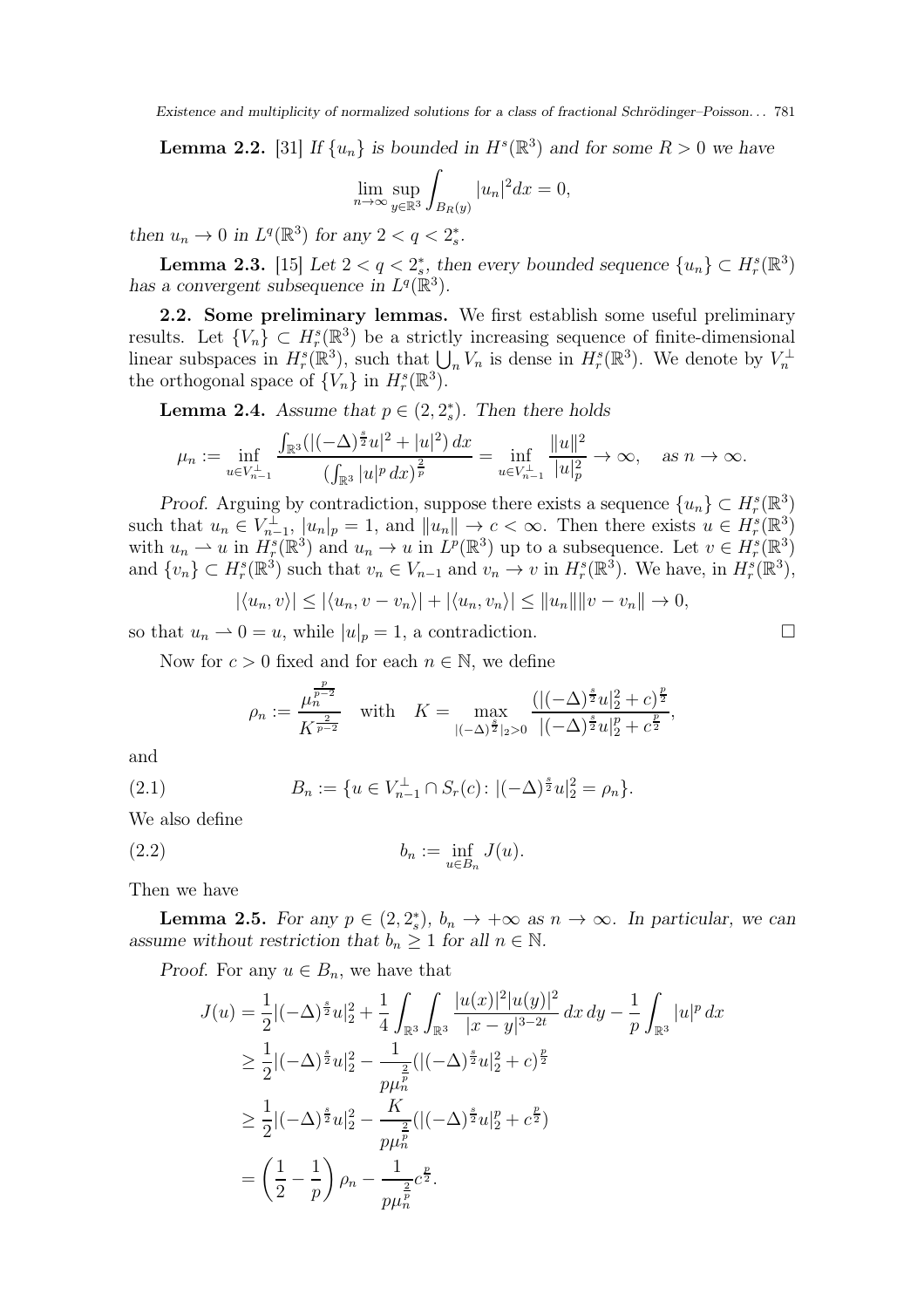From this estimate and Lemma [2.4,](#page-4-0) it follow since  $p > 2$ , that  $b_n \to +\infty$  as  $n \to \infty$ . Next, considering the sequence  $\{V_n\} \subset H_r^s(\mathbb{R}^3)$  only from an  $n_0 \in \mathbb{N}$  such that  $b_n \geq 1$ for any  $n \geq n_0$  it concludes the proof of the Lemma.

<span id="page-5-1"></span>Next we start to set up our min-max scheme. First we introduce the map

(2.3) 
$$
m: H_r^s(\mathbb{R}^3) \times \mathbb{R} \to H_r^s(\mathbb{R}^3), \quad m(u, \theta) = u * \theta,
$$

be the action of group  $\mathbb R$  on  $H_r^s(\mathbb R^3)$  defined by

(2.4) 
$$
m(u, \theta)(x) = (u * \theta)(x) = e^{\frac{3\theta}{2}}u(e^{\theta}x).
$$

Observe that for any given  $u \in S_r(c)$ , we have  $m(u, \theta) \in S_r(c)$  for all  $\theta \in \mathbb{R}$ .

<span id="page-5-0"></span>**Lemma 2.6.** Assume that  $u \in S_r(c)$  be arbitrary but fixed. Let  $A(u) :=$  $\int_{\mathbb{R}^3} |(-\Delta)^{\frac{s}{2}} u|^2 dx$ , then we have

(i)  $A(m(u, \theta)) \to 0$  and  $J(m(u, \theta)) \to 0$  as  $\theta \to -\infty$ .

(ii)  $A(m(u, \theta)) \to +\infty$  and  $J(m(u, \theta)) \to -\infty$  as  $\theta \to +\infty$ .

Proof. A straightforward calculation shows that

$$
A(m(u, \theta)) = e^{2s\theta} \left| (-\Delta)^{\frac{s}{2}} u \right|_2^2 \to 0 \text{ as } \theta \to -\infty,
$$

and

$$
A(m(u, \theta)) = e^{2s\theta} |(-\Delta)^{\frac{s}{2}} u|_2^2 \to +\infty \text{ as } \theta \to +\infty.
$$

Next, we get for  $\theta < 0$ ,

$$
|J(m(u,\theta))| = \left| \frac{1}{2} |(-\Delta)^{\frac{s}{2}} m(u,\theta) \right|_{2}^{2} + \frac{1}{4} \int_{\mathbb{R}^{3}} \int_{\mathbb{R}^{3}} \frac{|m(u,\theta)(x)|^{2} |m(u,\theta)(y)|^{2}}{|x-y|^{3-2t}} dx dy
$$
  

$$
- \frac{1}{p} \int_{\mathbb{R}^{3}} |m(u,\theta)|^{p} dx \Big|
$$
  

$$
\leq \frac{e^{2s\theta}}{2} |(-\Delta)^{\frac{s}{2}} u|_{2}^{2} + \frac{e^{(3-2t)\theta}}{4} \int_{\mathbb{R}^{3}} \int_{\mathbb{R}^{3}} \frac{|u(x)|^{2} |u(y)|^{2}}{|x-y|^{3-2t}} dx dy
$$
  

$$
+ \frac{e^{\frac{3\theta(p-2)}{2}}}{p} \int_{\mathbb{R}^{3}} |u|^{p} dx.
$$

Thus  $J(m(u, \theta)) \to 0$  as  $\theta \to -\infty$  and point (i) holds. Moreover, we have for  $\theta > 0$ ,

$$
J(m(u,\theta)) = \frac{1}{2}|(-\Delta)^{\frac{s}{2}}m(u,\theta)|_2^2 + \frac{1}{4}\int_{\mathbb{R}^3}\int_{\mathbb{R}^3}\frac{|m(u,\theta)(x)|^2|m(u,\theta)(y)|^2}{|x-y|^{3-2t}}dx\,dy
$$
  

$$
-\frac{1}{p}\int_{\mathbb{R}^3}|m(u,\theta)|^pdx
$$
  

$$
=\frac{e^{2s\theta}}{2}|(-\Delta)^{\frac{s}{2}}u|_2^2 + \frac{e^{(3-2t)\theta}}{4}\int_{\mathbb{R}^3}\int_{\mathbb{R}^3}\frac{|u(x)|^2|u(y)|^2}{|x-y|^{3-2t}}dx\,dy
$$
  

$$
-\frac{e^{\frac{3\theta(p-2)}{2}}}{p}\int_{\mathbb{R}^3}|u|^p\,dx.
$$

Taking into account that  $2s + 2t > 3$  and  $p \in (\frac{4s+6}{3})$  $\frac{d+6}{3}$ ,  $2_s^*$  it shows that  $J(m(u, \theta)) \rightarrow$  $-\infty$  as  $\theta \to +\infty$ .

Due to Lemma [2.6,](#page-5-0) using the fact that  $V_n$  is finite dimensional, we deduce that, for each  $n \in \mathbb{N}$ , there exists a  $\theta_n > 0$ , such that

$$
\bar{\gamma}_n \colon [0,1] \times (S_r(c) \cap V_n) \to S_r(c), \quad \bar{\gamma}_n(t,u) = m(u,(2t-1)\theta_n)
$$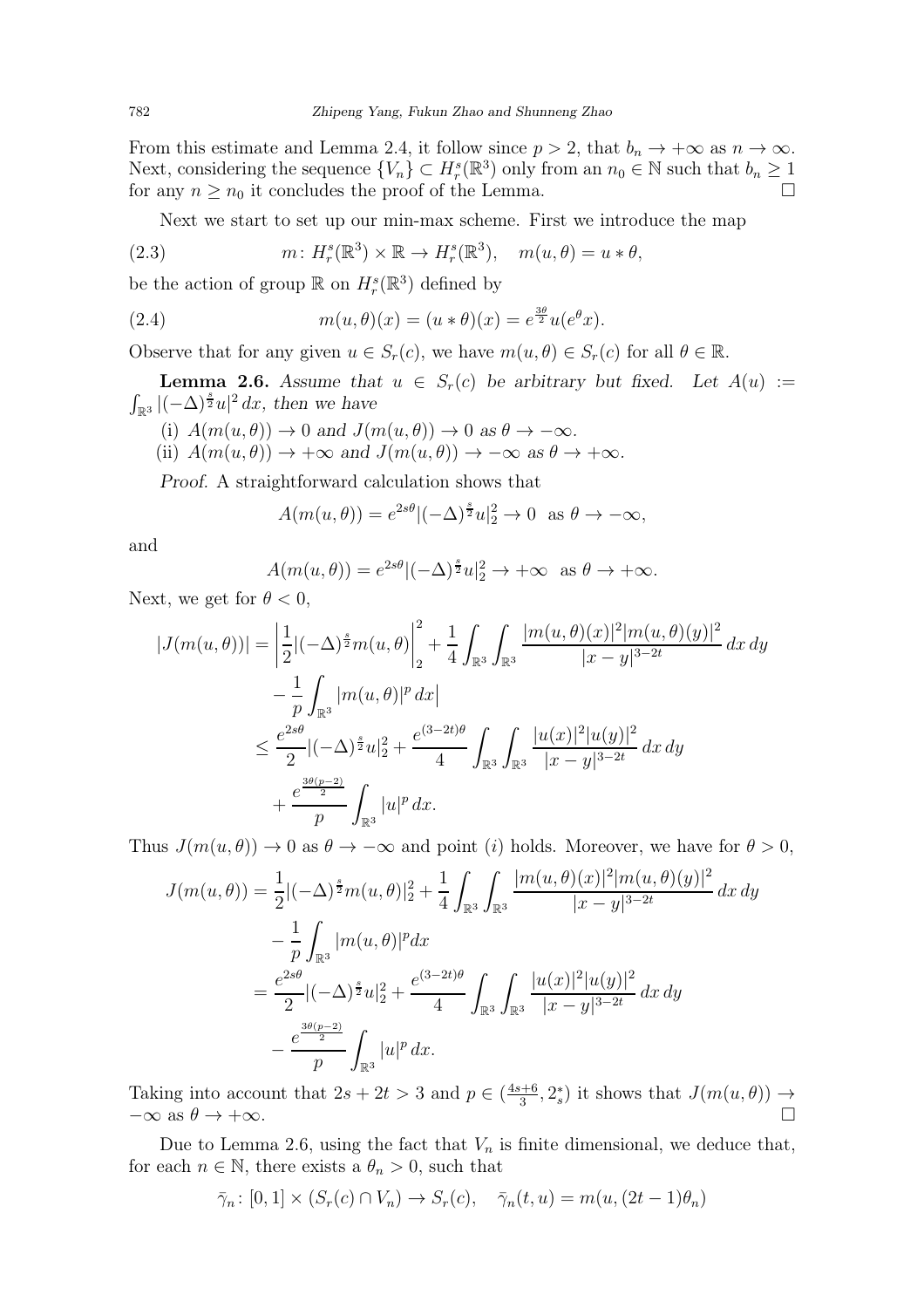satisfies

$$
(2.5) \qquad A(\bar{\gamma}_n(0, u)) < \rho_n, \quad A(\bar{\gamma}_n(1, u)) > \rho_n,
$$

and

$$
(2.6) \t\t J(\bar{\gamma}_n(0, u)) < b_n, \quad J(\bar{\gamma}_n(1, u)) < b_n.
$$

Now we define

$$
\Gamma_n := \{ \gamma \colon [0,1] \times (S_r(c) \cap V_n) \to S_r(c) \mid \gamma \text{ is continuous, odd in } u \text{ and such that } \forall u \colon \gamma(0,u) = \bar{\gamma}_n(0,u), \ \gamma(1,u) = \bar{\gamma}_n(1,u) \}.
$$

Clearly we have  $\bar{\gamma}_n \in \Gamma_n$ . Now we give the follow linking property, due to [\[2\]](#page-11-12).

<span id="page-6-0"></span>**Lemma 2.7.** For every  $\gamma \in \Gamma_n$ , there exists  $(t, u) \in [0, 1] \times (S_r(c) \cap V_n)$  such that  $\gamma(t, u) \in B_n$ .

Proof. In order to prove this lemma, we first recall some properties of the cohomological index for spaces with an action of the group  $G = \{1, -1\}$ . This index goes back to [\[10\]](#page-11-16) and has been used in a variational setting in [\[12\]](#page-11-17). It associates to a G-space X an element  $i(X) \in \mathbb{N}_0 \cup \{\infty\}$ . We shall need the following properties[\[1,](#page-11-18) [32\]](#page-12-19):

- (I<sub>1</sub>) If G acts on  $\mathbb{S}^{n-1}$  via multiplication, then  $i(\mathbb{S}^{n-1}) = n$ .
- $(I_2)$  If there exists an equivariant map  $X \to Y$ , then  $i(X) \leq i(Y)$ .
- $(I_3)$  Let  $X = X_0 \cup X_1$  be metrisable and  $X_0, X_1 \subset X$  be closed G-invariant subspaces. Let Y be a G-space, and consider a continuous map  $\phi: [0, 1] \times Y \rightarrow$ X such that each  $\phi_t = \phi(t, \cdot) \colon Y \to X$  is equivariant. If  $\phi_0(Y) \subset X_0$  and  $\phi_1(Y) \subset X_1$ , then

$$
i(\operatorname{Im}(\phi) \cap X_0 \cap X_1) \ge i(Y).
$$

Now, let  $P_{n-1}$ :  $H_r^s(\mathbb{R}^3) \to V_{n-1}$  be the orthogonal projection, and set

$$
h_n\colon S_r(c)\to V_{n-1}\times\mathbb{R}^+, \quad u\mapsto (P_{n-1}u, |(-\Delta)^{\frac{s}{2}}u|_2^2).
$$

Then clearly  $B_n = h_n^{-1}(0, \rho_n)$ . We fix  $\gamma \in \Gamma_n$  and consider the map

$$
\phi = h_n \circ \gamma \colon [0,1] \times (S_r(c) \cap V_n) \to V_{n-1} \times \mathbb{R}^+ := X.
$$

Since

$$
\phi_0(S_r(c) \cap V_n) \subset V_{n-1} \times (0, \rho_n] := X_0
$$

and

$$
\phi_1(S_r(c) \cap V_n) \subset V_{n-1} \times [\rho_n, \infty) := X_1,
$$

it follows from  $(I_1)$  to  $(I_3)$  that

$$
i(\operatorname{Im}(\phi) \cap X_0 \cap X_1) \ge i(S_r(c) \cap V_n) = \dim V_n.
$$

If there would not exist  $(t, u) \in [0, 1] \times (S_r(c) \cap V_n)$  with  $\gamma(t, u) \in B_n$ , then

 $\text{Im}(\phi) \cap X_0 \cap X_1 \subset (V_{n-1} \setminus \{0\}) \times \{\rho_n\}.$ 

Therefore  $(I_1)$ ,  $(I_2)$  imply that

$$
i(\text{Im}(\phi) \cap X_0 \cap X_1) \leq i((V_{n-1} \setminus \{0\}) \times \{\rho_n\}) = \dim V_{n-1},
$$

contradicting dim  $V_{n-1} < \dim V_n$ .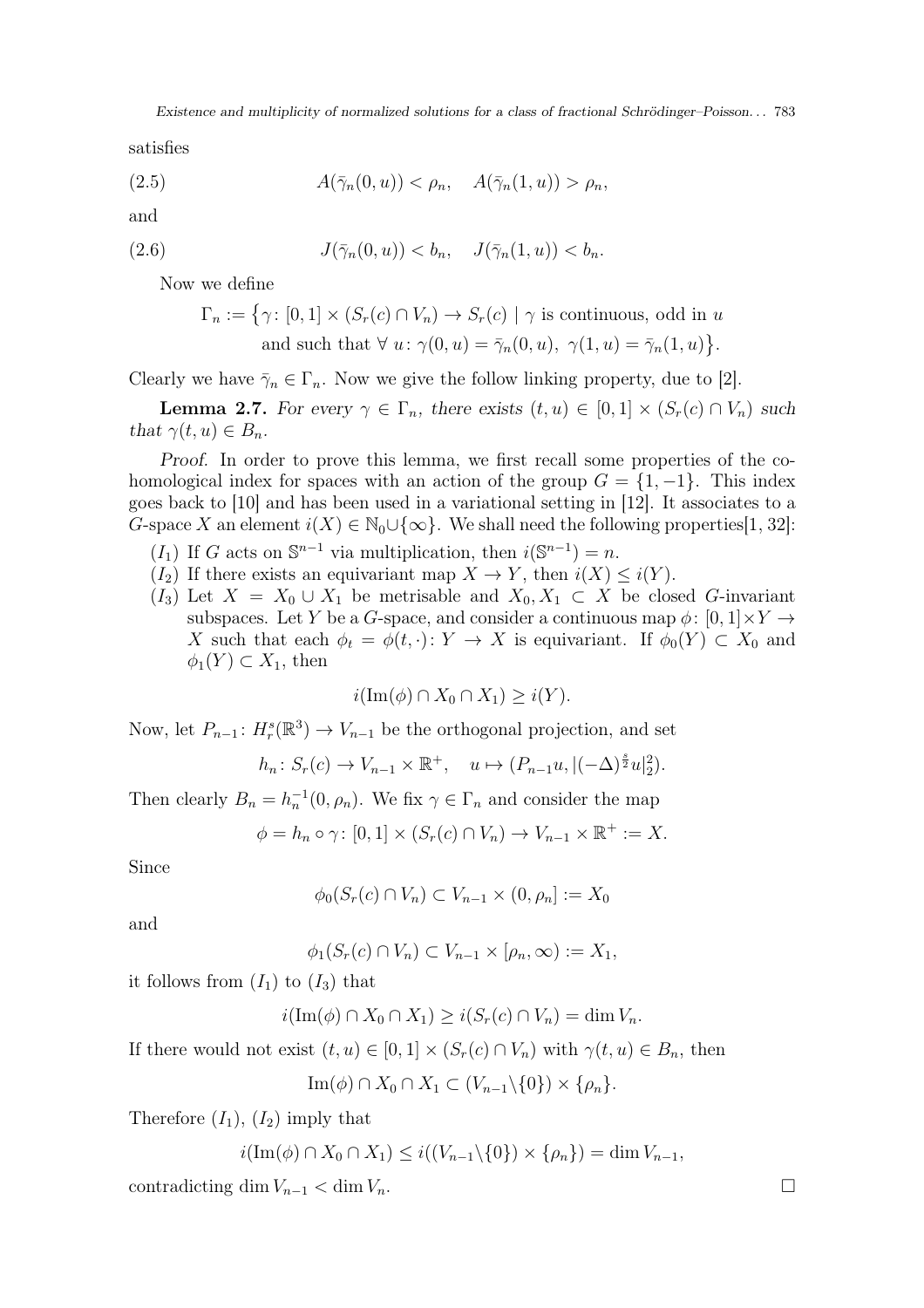**Remark 2.1.** Note that by Lemma [2.7](#page-6-0) we have that for each  $n \in \mathbb{N}$ ,

$$
c_n := \inf_{\gamma \in \Gamma_n} \max_{t \in [0,1], u \in S_r(c) \cap V_n} J(\gamma(t,u)) \ge b_n \to \infty.
$$

Then we have that for any  $\gamma \in \Gamma_n$ ,

$$
c_n \ge b_n > \max\left\{\max_{u \in S_r(c) \cap V_n} J(\gamma(0, u)), \max_{u \in S_r(c) \cap V_n} J(\gamma(1, u))\right\}.
$$

# 3. Proofs of the main results

In this section, we shall prove that the sequence  $\{c_n\}$  is indeed a sequence of critical values for J restricted to  $S_r(c)$ . To this purpose, we first show that there exists a bounded Palais–Smale sequence at each level  $c_n$ . From now on, we fix an arbitrary  $n \in \mathbb{N}$ .

<span id="page-7-0"></span>**Lemma 3.1.** There exists a Palais–Smale sequence  $\{u_k\} \subset S_r(c)$  for J at the level  $c_n$  satisfying

(3.1) 
$$
Q(u_k) = s \left| (-\Delta)^{\frac{s}{2}} u_k \right|_2^2 + \frac{3 - 2t}{4} \int_{\mathbb{R}^3} \int_{\mathbb{R}^3} \frac{|u_k(x)|^2 |u_k(y)|^2}{|x - y|^{3 - 2t}} dx dy - \frac{3(p - 2)}{2p} \int_{\mathbb{R}^3} |u_k|^p dx \to 0.
$$

In particular,  $\{u_k\} \subset S_r(c)$  is bounded.

Proof. In order to find such a Palais–Smale sequence, we apply the approach developed by Jeanjean [\[17\]](#page-11-13), which already applied in [\[2\]](#page-11-12) and [\[28\]](#page-12-18). First, we introduce the auxiliary functional

$$
\tilde{J} \colon S_r(c) \times \mathbb{R} \to \mathbb{R}, \quad (u, \theta) \mapsto J(m(u, \theta)),
$$

where  $m(u, \theta)$  is given in [\(2.4\)](#page-5-1), and we define the set

$$
\tilde{\Gamma}_n := \{ \tilde{\gamma} \colon [0,1] \times (S_r(c) \cap V_n) \to S_r(c) \times \mathbb{R} \mid \tilde{\gamma} \text{ is continuous, odd in } u \text{ and such that } m \circ \tilde{\gamma} \in \Gamma_n \}.
$$

Clearly, for any  $\gamma \in \Gamma_n$ ,  $\tilde{\gamma} := (\gamma, 0) \in \tilde{\Gamma}_n$ .

Observe that defining

$$
\tilde{c}_n := \inf_{\tilde{\gamma} \in \tilde{\Gamma}_n} \max_{t \in [0,1], u \in S_r(c) \cap V_n} \tilde{J}(\tilde{\gamma}(t,u)),
$$

we have that  $\tilde{c}_n = c_n$ . Indeed, by the definitions of  $\tilde{c}_n$  and  $c_n$ , this identity follows immediately from the fact that the maps

$$
\varphi \colon \Gamma_n \to \tilde{\Gamma}_n, \quad \gamma \mapsto \varphi(\gamma) \colon (\gamma, 0),
$$

and

$$
\psi\colon \tilde{\Gamma}_n\to \Gamma_n,\quad \tilde{\gamma}\mapsto \psi(\tilde{\gamma})\colon m\circ \tilde{\gamma},
$$

satisfy

$$
\tilde{J}(\varphi(\gamma)) = J(\gamma)
$$
 and  $J(m \circ \tilde{\gamma}) = \tilde{J}(\tilde{\gamma}).$ 

Now from the definition of  $c_n$ , we know that for each  $k \in \mathbb{N}$ , there exists an  $\gamma_k \in \Gamma_n$ such that

$$
\max_{t\in[0,1],u\in S_r(c)\cap V_n} J(\gamma_k(t,u_k))\leq c_n+\frac{1}{k}.
$$

<span id="page-7-1"></span>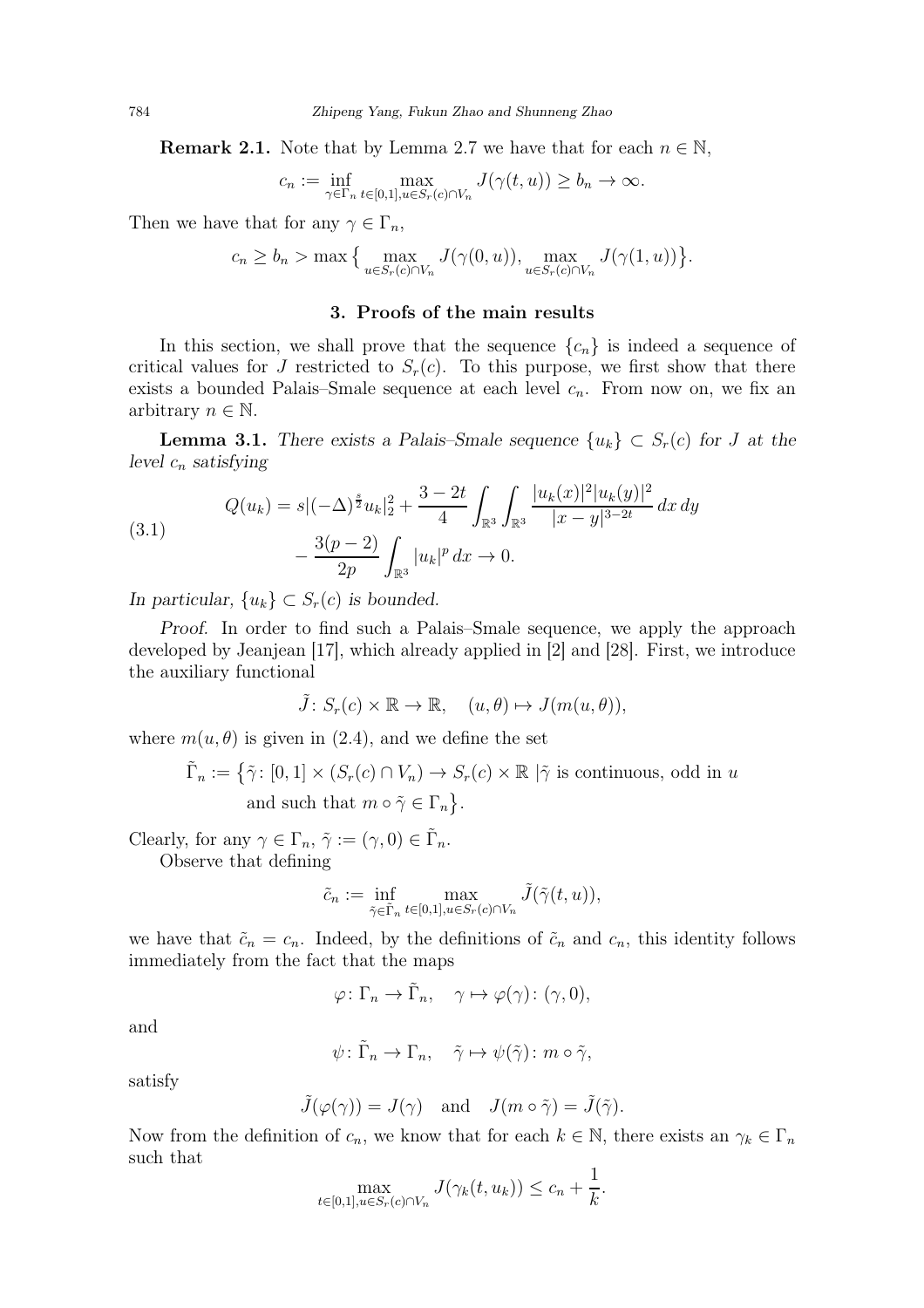Since  $\tilde{c}_n = c_n$ ,  $\tilde{\gamma}_k = (\gamma_k, 0) \in \tilde{\Gamma}_n$  satisfies

$$
\max_{t\in[0,1], u\in S_r(c)\cap V_n} \tilde{J}(\tilde{\gamma}_k(t,u)) \leq \tilde{c}_n + \frac{1}{k}.
$$

We can apply the Ekeland's variational principle to obtain a sequence  $\{(u_k, \theta_k)\}\subset$  $S_r(c) \times \mathbb{R}$  such that:

(i)  $\tilde{J}(u_k, \theta_k) \in [c_n - \frac{1}{k}]$  $\frac{1}{k}, c_n + \frac{1}{k}$  $\frac{1}{k}$ ];  $(i)$  min  $\min_{t \in [0,1], u \in S_r(c) \cap V_n} ||(u_k, \theta_k) - (\gamma_k(t, u), 0)||_E \leq \frac{1}{\sqrt{2}}$  $\overline{\overline{k}}$ (iii)  $\|\tilde{J}'|_{S_r(c)\cap \mathbb{R}}(u_k, \theta_k)\|_{E^*} \leq \frac{2}{\sqrt{\pi}}$  $\frac{k}{k}$ , i.e.  $\|\langle \tilde{J}'(u_k, \theta_k), z \rangle_{E^* \times E} \|\leq \frac{2}{\sqrt{k}}$  $z \in \tilde{T}_{(u_k,\theta_k)} := \{(z_1,z_2) \in E, \langle u_k,z_1 \rangle_{L^2} = 0\}.$ 

Here we denote by E the set  $H_r^s(\mathbb{R}^3) \times \mathbb{R}$  equipped with  $\|\cdot\|_E^2 = \|\cdot\|_{H_r^s}^2 + |\cdot|_{\mathbb{R}}^2$ , and by  $E^*$  its dual space. For each  $k \in \mathbb{N}$ , let  $v_k = m(u_k, \theta_k)$ . We shall prove that  $v_k \in S_r(c)$ is the sequence we need.

 $\frac{k}{k}||z||$ , holds for all

Indeed, first, since  $J(v_k) = J(m(u_k, \theta_k)) = \tilde{J}(u_k, \theta_k)$ , from (i) we have that  $J(v_k) \stackrel{k}{\to} c_n$ . Secondly, note that

$$
Q(v_k) = s \vert (-\Delta)^{\frac{s}{2}} v_k \vert_2^2 + \frac{3 - 2t}{4} \int_{\mathbb{R}^3} \int_{\mathbb{R}^3} \frac{|v_k(x)|^2 |v_k(y)|^2}{|x - y|^{3 - 2t}} dx dy
$$

$$
- \frac{3(p - 2)}{2p} \int_{\mathbb{R}^3} |v_k|^p dx = \langle \tilde{J}'(u_k, \theta_k), (0, 1) \rangle_{E^* \times E},
$$

and  $(0, 1) \in \tilde{T}_{(u_k, \theta_k)}$ . Thus  $(iii)$  yields  $Q(v_k) \stackrel{k}{\to} 0$ . Finally, to verify that  $J'|_{S_r(c)}(v_k) \stackrel{k}{\to}$ 0, it suffices to prove for  $k \in \mathbb{N}$  sufficiently large, that

<span id="page-8-0"></span>(3.2) 
$$
|\langle J'(v_k), w \rangle_{(H_r^s)^* \times H_r^s}| \leq \frac{4}{\sqrt{k}} ||w||, \text{ for all } w \in T_{v_k},
$$

where  $T_{v_k} := \{w \in H_r^s(\mathbb{R}^3), \langle v_k, w \rangle_{L^2} = 0\}.$  To this end, we note that, for  $w \in T_{v_k}$ , setting  $\tilde{w} = m(w, -\theta_k)$ , we have

$$
\langle J'(v_k), w \rangle_{(H_r^s)^* \times H_r^s}
$$
  
=  $\int_{\mathbb{R}^3} (-\Delta)^{\frac{s}{2}} v_k (-\Delta)^{\frac{s}{2}} w \, dx + \int_{\mathbb{R}^3} \int_{\mathbb{R}^3} \frac{|v_k(x)|^2 v_k(y) w(y)}{|x - y|^{3 - 2t}} \, dx \, dy - \int_{\mathbb{R}^3} |v_k|^{p - 2} v_k w \, dx$   
=  $e^{2s\theta_k} \int_{\mathbb{R}^3} (-\Delta)^{\frac{s}{2}} u_k (-\Delta)^{\frac{s}{2}} \tilde{w} \, dx + e^{(3 - 2t)\theta_k} \int_{\mathbb{R}^3} \int_{\mathbb{R}^3} \frac{|u_k(x)|^2 u_k(y) \tilde{w}(y)}{|x - y|^{3 - 2t}} \, dx \, dy$   
 $- e^{\frac{3(p - 2)}{2} \theta_k} \int_{\mathbb{R}^3} |u_k|^{p - 2} u_k \tilde{w} \, dx = \langle \tilde{J}'(u_k, \theta_k), (\tilde{w}, 0) \rangle_{E^* \times E}.$ 

If  $(\tilde{w}, 0) \in \tilde{T}_{(u_k, \theta_k)}$  and  $\|(\tilde{w}, 0)\|_E^2 \le 4||w||^2$  when  $k \in \mathbb{N}$  is sufficiently large, then (iii) implies [\(3.2\)](#page-8-0). To verify these conditions, observe that  $(\tilde{w}, 0) \in \tilde{T}_{(u_k, \theta_k)} \Leftrightarrow w \in T_{v_k}$ . Also from  $(ii)$  it follows that

$$
|\theta_k| = |\theta_k - 0| \le \min_{t \in [0,1], u \in S_r(c) \cap V_n} ||(u_k, \theta_k) - (\gamma_k(t, u), 0)||_E \le \frac{1}{\sqrt{k}},
$$

by which we deduce that

$$
\|(\tilde{w}, 0)\|_{E}^{2} = \|\tilde{W}\|_{H_{r}^{s}}^{2} \le 4\|w\|^{2},
$$

holds for  $k \in \mathbb{N}$  large enough. At this point, [\(3.2\)](#page-8-0) has been verified. To end the proof of the lemma it remains to show that  $\{v_k\} \subset S_r(c)$  is bounded. Notes that for any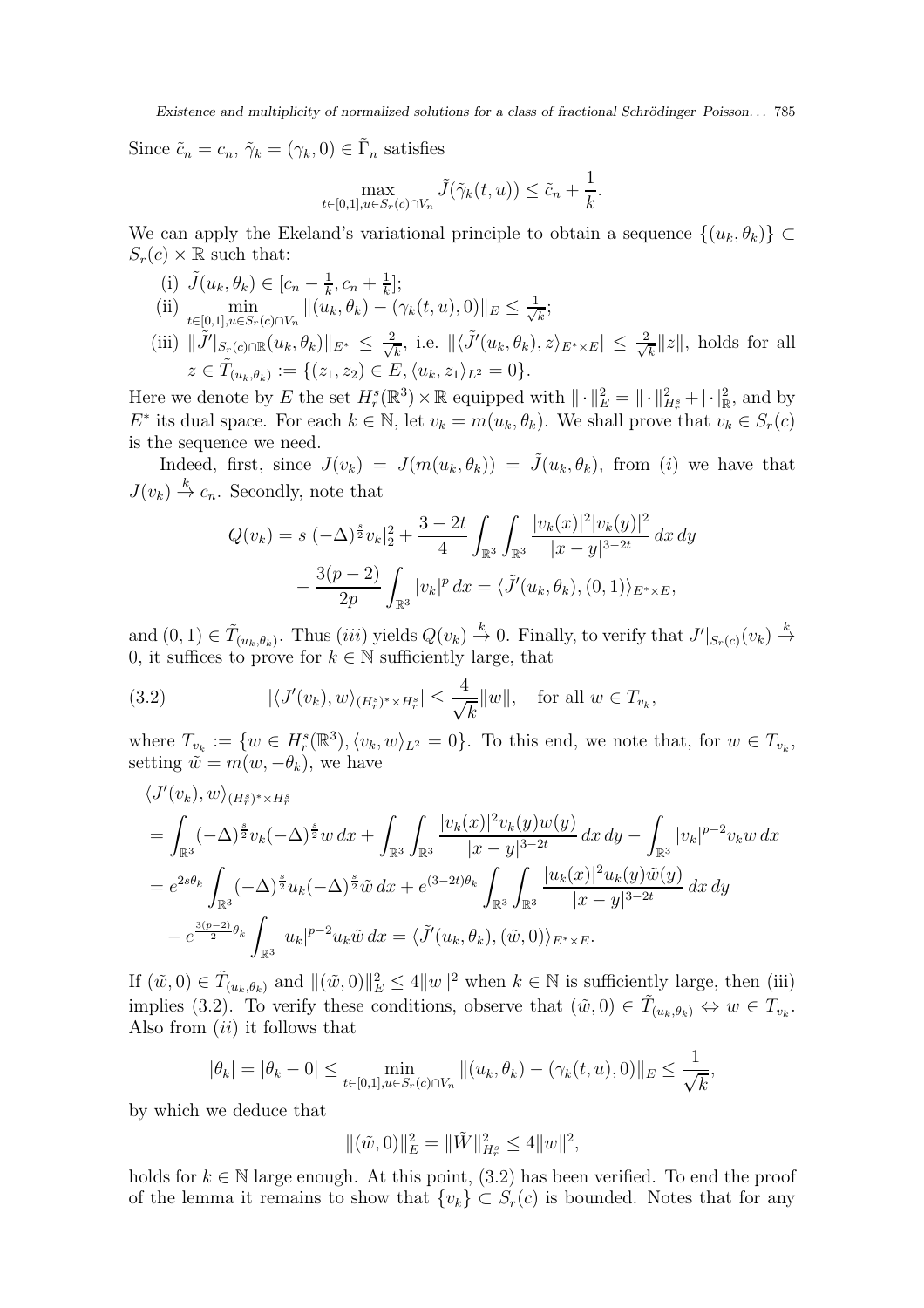$u \in H_r^s(\mathbb{R}^3)$ , there holds that

(3.3) 
$$
J(u) - \frac{2}{3(p-2)}Q(u) = \frac{3p - (6+4s)}{6(p-2)}\left|(-\Delta)^s u\right|_2^2 + \frac{3(p-2) - 2(3-2t)}{12(p-2)}\int_{\mathbb{R}^3}\int_{\mathbb{R}^3}\frac{|u(x)|^2|u(y)|^2}{|x-y|^{3-2t}}dx\,dy.
$$

Thus we have

<span id="page-9-0"></span>(3.4)  

$$
c_n + o_k(1) = \frac{3p - (6 + 4s)}{6(p-2)} |(-\Delta)^s v_k|_2^2 + \frac{3(p-2) - 2(3-2t)}{12(p-2)} \int_{\mathbb{R}^3} \int_{\mathbb{R}^3} \frac{|v_k(x)|^2 |v_k(y)|^2}{|x-y|^{3-2t}} dx dy.
$$

Since  $p \in (\frac{4s+6}{3})$  $\frac{3+6}{3}, \frac{2^*}{3}$  and  $2s+2t > 3$  it follows immediately from  $(3.4)$  that  $\{v_k\} \subset S_r(c)$ is bounded in  $H_r^s(\mathbb{R}^3)$ ).  $\Box$ 

**Lemma 3.2.** If  $u_0$  is a critical point of  $J(u)$  on  $S_r(c)$ , then  $Q(u_0) = 0$ .

Proof. First, we denote

(3.5)  
\n
$$
F_{\lambda}(u) := \langle I'_{\lambda}(u), u \rangle = \int_{\mathbb{R}^{3}} |(-\Delta)^{\frac{s}{2}} u|^{2} dx - \lambda \int_{\mathbb{R}^{3}} |u|^{2} dx
$$
\n
$$
+ \int_{\mathbb{R}^{3}} \int_{\mathbb{R}^{3}} \frac{|u(x)|^{2} |u(y)|^{2}}{|x - y|^{3 - 2t}} dx dy - \int_{\mathbb{R}^{3}} |u|^{p} dx.
$$
\n
$$
P_{\lambda}(u) = \frac{3 - 2s}{2} \int_{\mathbb{R}^{3}} |(-\Delta)^{\frac{s}{2}} u|^{2} dx - \frac{3}{2} \lambda \int_{\mathbb{R}^{3}} u^{2} dx
$$
\n
$$
+ \frac{3 + 2t}{4} \int_{\mathbb{R}^{3}} \int_{\mathbb{R}^{3}} \frac{|u(x)|^{2} |u(y)|^{2}}{|x - y|^{3 - 2t}} dx dy - \frac{3}{p} \int_{\mathbb{R}^{3}} |u|^{p} dx.
$$

Here,  $\lambda \in \mathbb{R}$  is a parameter and  $I_{\lambda}$  is the energy functional corresponding to the equation [\(1.1\)](#page-0-5), that is

(3.7) 
$$
I_{\lambda}(u) = \frac{1}{2} \int_{\mathbb{R}^3} |(-\Delta)^{\frac{s}{2}} u|^2 dx - \frac{\lambda}{2} \int_{\mathbb{R}^3} |u|^2 dx + \frac{1}{4} \int_{\mathbb{R}^3} \int_{\mathbb{R}^3} \frac{|u(x)|^2 |u(y)|^2}{|x-y|^{3-2t}} dx dy - \frac{1}{p} \int_{\mathbb{R}^3} |u|^p dx.
$$

Clearly,  $I_{\lambda}(u) = J(u) - \frac{\lambda}{2}$  $\frac{\lambda}{2} \int_{\mathbb{R}^3} |u|^2 dx$  and simple calculations imply that

(3.8) 
$$
\frac{3}{2}F_{\lambda}(u) - P_{\lambda}(u) = Q(u).
$$

Now, from [\[34\]](#page-12-7), we know that  $P_{\lambda}(u) = 0$  is a Pohožaev identity for the fractional Schrödinger–Poisson equation [\(1.1\)](#page-0-5). In particular, any critical point u of  $I_{\lambda}(u)$  satisfies  $P_{\lambda}(u) = 0$ .

On the other hand, since  $u_0$  is a critical point of  $J(u)$  restricted to  $S_r(c)$ , there exists a Lagrange multiplier  $\lambda_0 \in \mathbb{R}$ , such that

<span id="page-9-1"></span>
$$
J'(u_0)=\lambda_0 u_0.
$$

Thus, for any  $\phi \in H_r^s(\mathbb{R}^3)$ ,  $(3.9)$  $\langle \chi_{0}(u_{0}),\phi\rangle = \langle J'(u_{0})-\lambda_{0}u_{0},\phi\rangle = 0,$ 

which shows that  $u_0$  is also a critical point of  $I_{\lambda_0}(u)$ . Hence,

$$
P_{\lambda_0}(u_0) = 0, \ F_{\lambda_0}(u_0) = \langle I'_{\lambda_0}(u_0), u_0 \rangle = 0,
$$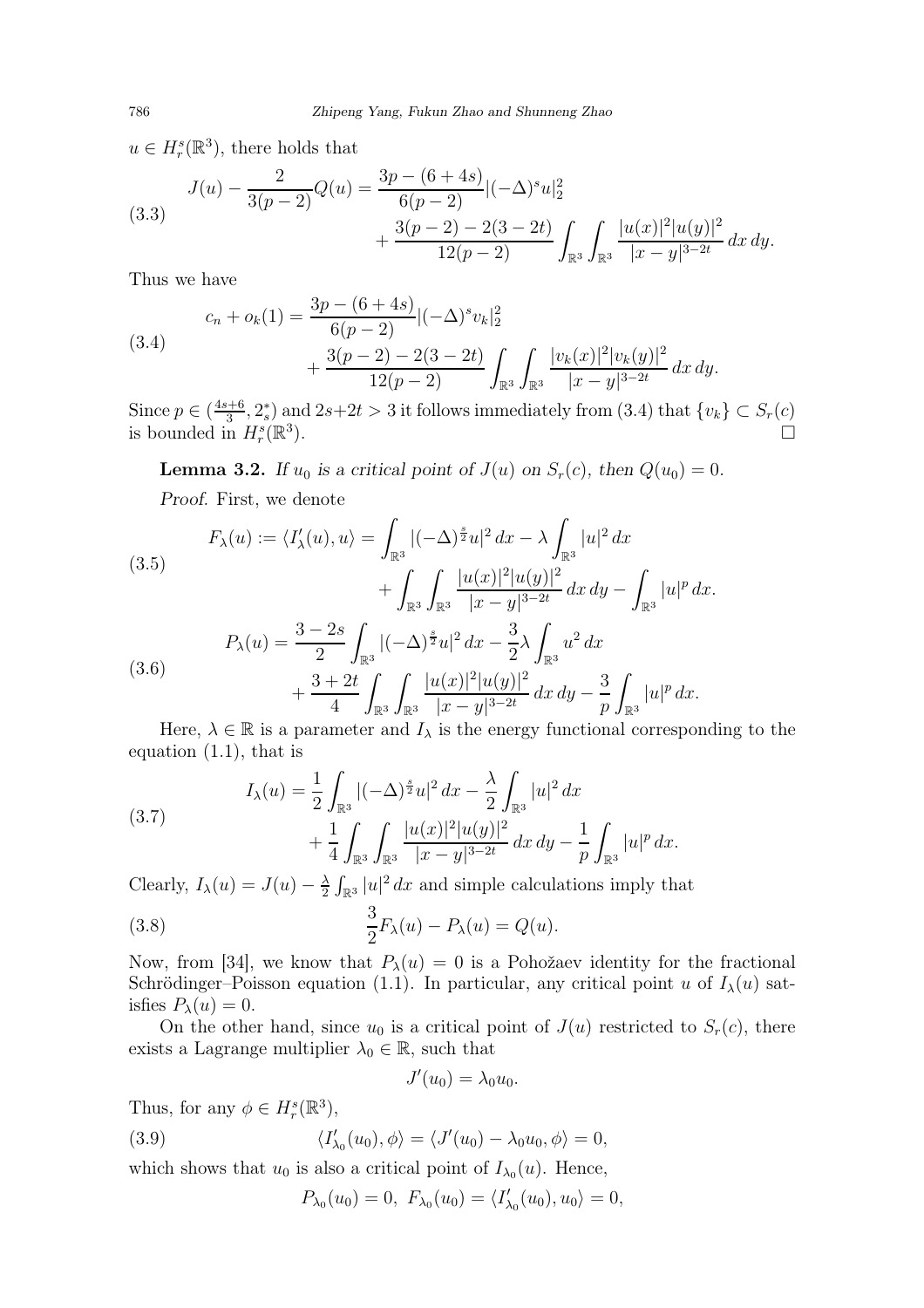and  $Q(u_0) = 0$  follows from [\(3.8\)](#page-9-1).

<span id="page-10-1"></span>**Lemma 3.3.** Let  $\{u_k\} \subset S_r(c)$  be the Palais–Smale sequence obtained in Lemma [3.1.](#page-7-0) Then there exist  $\lambda_n \in \mathbb{R}$  and  $u_n \in H_r^s(\mathbb{R}^3)$ , such that, up to a subsequence,

- (i)  $u_k \rightharpoonup u_n \neq 0$ , in  $H_r^s(\mathbb{R}^3);$
- (i)  $u_k u_n \neq 0$ , in  $H_r(\mathbb{R}^3)$ ,<br>
(ii)  $(-\Delta)^s u_k \lambda_n u_k + (|x|^{2t-3} * |u_k|^2) u_k |u_k|^{p-2} u_k \to 0$ , in  $H_r^{-s}(\mathbb{R}^3)$ ;
- (iii)  $(-\Delta)^s u_n \lambda_n u_n + (|x|^{2t-3} * |u_n|^2) u_n |u_n|^{p-2} u_n = 0$ , in  $H_r^{-s}(\mathbb{R}^3)$ .

Moreover, if  $\lambda_n < 0$ , then we have

$$
u_k \to u_n
$$
, in  $H_r^s(\mathbb{R}^3)$ , as  $k \to \infty$ .

In particular,  $|u_n|^2 = c$ ,  $J(u_n) = c_n$  and  $J'(u_n) - \lambda_n u_n = 0$  in  $H_r^{-s}(\mathbb{R}^3)$ .

Proof. Since  $\{u_k\} \subset S_r(c)$  is bounded, up to a subsequence, there exists a  $u_n \in H_r^s(\mathbb{R}^3)$ , such that

$$
u_k \stackrel{k}{\to} u_n, \text{ in } H^s_r(\mathbb{R}^3),
$$
  

$$
u_k \stackrel{k}{\to} u_n, \text{ in } L^p(\mathbb{R}^3).
$$

Next, we have  $u_n \neq 0$ . Indeed suppose by contradiction that  $u_n = 0$ . Then by the strong convergence in  $L^p(\mathbb{R}^3)$  it follows that  $\int_{\mathbb{R}^3} |u_k|^p dx \to 0$ . Taking into account that  $Q(u_k) \to 0$  it then implies that  $J(u_k) \to 0$  and this contradicts the fact that  $c_n \geq b_n > 0$ . Thus point (i) holds.

Since  ${u_k} \subset S_r(c)$  is bounded, we know that:

$$
J'|_{S_r(c)}(v_k) \to 0 \iff J'(v_k) - \langle J'(v_k), v_k \rangle v_k \to 0 \quad \text{in } H_r^{-s}(\mathbb{R}^3).
$$

Thus, for any  $w \in H_r^s(\mathbb{R}^3)$ ,

$$
\langle J'(v_k) - \langle J'(v_k), v_k \rangle v_k, w \rangle = \int_{\mathbb{R}^3} (-\Delta)^{\frac{s}{2}} v_k (-\Delta)^{\frac{s}{2}} w \, dx
$$
  
+ 
$$
\int_{\mathbb{R}^3} \int_{\mathbb{R}^3} \frac{|u_k(x)|^2 v_k(y) w(y)}{|x - y|^{3 - 2t}} dx \, dy
$$
  
- 
$$
\lambda_n \int_{\mathbb{R}^3} v_k w \, dx - \int_{\mathbb{R}^3} |u_k|^{p-2} v_k w \, dx,
$$

with

<span id="page-10-0"></span>
$$
(3.10) \qquad \lambda_n = \frac{1}{|v_k|_2} \left\{ |(-\Delta)^{\frac{s}{2}} v_k|_2^2 + \int_{\mathbb{R}^3} \int_{\mathbb{R}^3} \frac{|u_k(x)|^2 |v_k(y)|^2}{|x - y|^{3 - 2t}} \, dx \, dy - |v_k|_p^p \right\}.
$$

Thus, we obtain (ii) with  $\{\lambda_n\} \subset \mathbb{R}$  defined by [\(3.10\)](#page-10-0). Moreover, we refer to [\[33,](#page-12-6) Lemma 2.4 for a proof of  $(iii)$ .

Finally, using point (ii)–(iii) and the convergence  $u_k \stackrel{k}{\to} u_n$  in  $L^p(\mathbb{R}^3)$ , it follows that

$$
||u_k||^2 - \lambda_n |u_k|_2^2 + (|x|^{2t-3} * |u_k|^2) |u_k|^2 \stackrel{k}{\to} ||u_n||^2 - \lambda_n |u_n|_2^2 + (|x|^{2s-3} * |u_n|^2) |u_n|^2.
$$

If  $\lambda_n < 0$ , then we conclude from the weak convergence of  $u_k \stackrel{k}{\rightharpoonup} u_n$  in  $H_r^s(\mathbb{R}^3)$  and [\[33,](#page-12-6) Lemma 2.3], that  $u_k \stackrel{k}{\rightarrow} u_n$  in  $H_r^s(\mathbb{R}^3)$ . And in particular,  $|u_n|^2 = c$ ,  $J(u_n) = c_n$ and  $J'(u_n) - \lambda_n u_n = 0$  in  $H_r^{-s}(\mathbb{R}^3)$ .

Proof of Theorem [1.1.](#page-2-0) Similar the proof in [\[4,](#page-11-11) Lemma 4.2], we can prove that if  $(u, \lambda) \in S_r(c) \times \mathbb{R}$  solves [\(1.1\)](#page-0-5), then necessarily  $\lambda < 0$  provided  $c > 0$  is sufficiently small. Thus by Lemma [3.1](#page-7-0) and Lemma [3.3,](#page-10-1) when  $c > 0$  is small enough, for each  $n \in \mathbb{N}$ , we obtain a couple solution  $(u_n, \lambda_n) \in H_r^s(\mathbb{R}^3) \times \mathbb{R}^-$  solving  $(1.1)$  with  $|u_n|^2 = c$ and  $J(u_n) = c_n$ . Note from Lemma [2.5](#page-4-1) and Remark [2.1](#page-7-1) that  $c_n \to \infty$  as  $n \to \infty$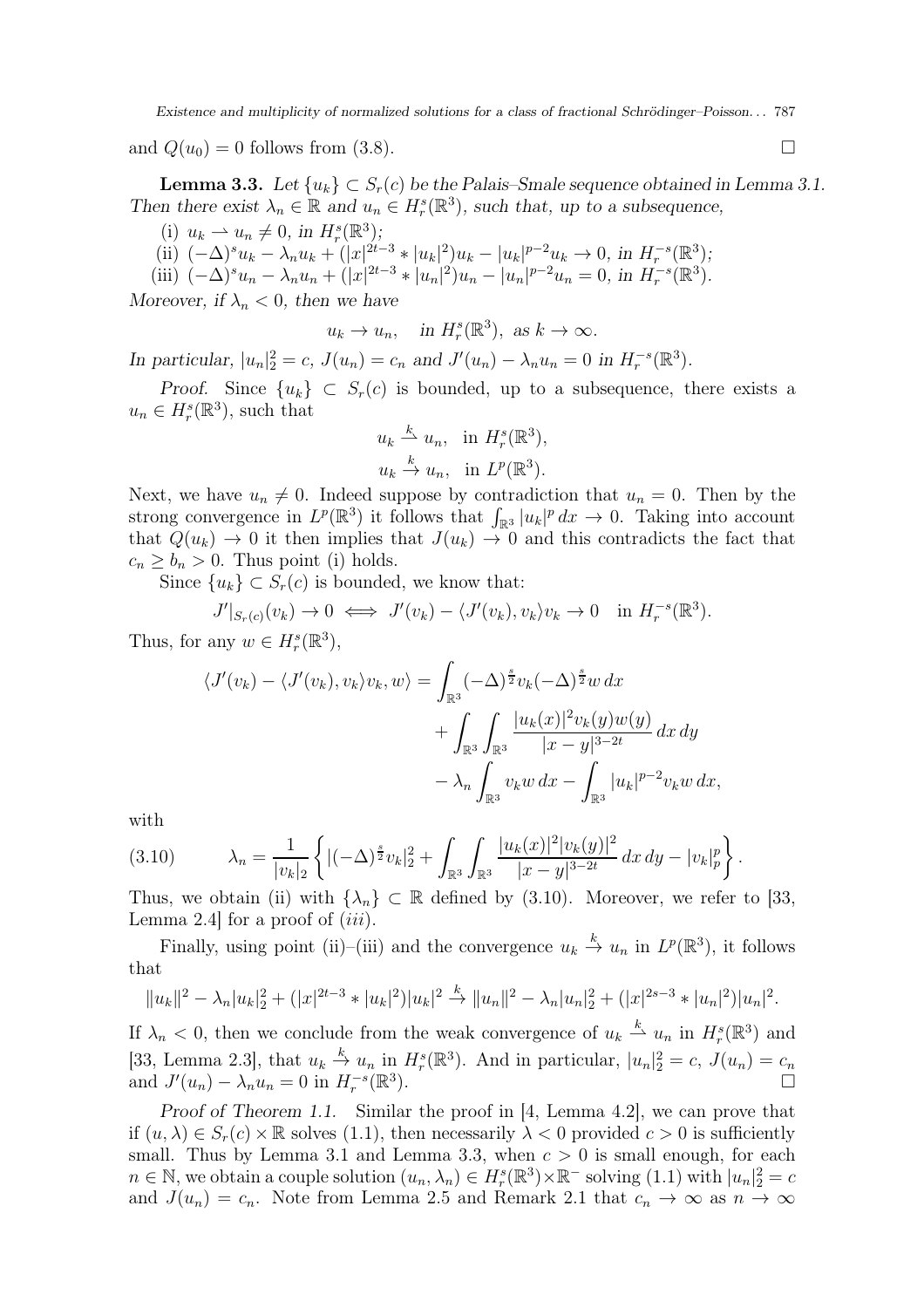and then we deduce that the sequence of solutions  $\{(u_n, \lambda_n)\}\)$  is unbounded. At this point, the proof of the theorem is completed. point, the proof of the theorem is completed.

Acknowledgement. We would like to thank the anonymous referee for his/her careful readings of our manuscript and the useful comments made for its improvement. This work is partially supported by National Natural Science Foundation of China (No. 11771385).

#### References

- <span id="page-11-18"></span><span id="page-11-12"></span>[1] Bartsch, T.: Topological methods for variational problems with symmetries. - Lecture Notes in Math. 1560, Springer-Verlag, Berlin, 1993.
- <span id="page-11-6"></span>[2] Bartsch, T., and de Valeriola, S.: Normalized solutions of nonlinear Schrödinger equations. - Arch. Math. (Basel) 100:1, 2013, 75–83.
- <span id="page-11-11"></span>[3] Bartsch, T., and N. Soave: A natural constraint approach to normalized solutions of nonlinear Schrödinger equations and systems. - J. Funct. Anal. 272:12, 2017, 4998–5037.
- [4] Bellazzini, J., L. Jeanjean, and T. Luo: Existence and instability of standing waves with prescribed norm for a class of Schrödinger–Poisson equations. - Proc. Lond. Math. Soc. 107:2, 2013, 303–339.
- <span id="page-11-8"></span><span id="page-11-7"></span>[5] Bellazzini, J., and G. Siciliano: Scaling properties of functionals and existence of constrained minimizers. - J. Funct. Anal. 261:9, 2011, 2486–2507.
- <span id="page-11-2"></span>[6] Bellazzini, J., and G. Siciliano: Stable standing waves for a class of nonlinear Schrödinger– Poisson equations. - Z. Angew. Math. Phys. 62:2, 2011, 267–280.
- <span id="page-11-5"></span>[7] Berestycki, H., and P.-L. Lions: Nonlinear scalar field equations. I. Existence of a ground state. - Arch. Rational Mech. Anal. 82:4, 1983, 313–345.
- <span id="page-11-1"></span>[8] Boulenger, T., D. Himmelsbach, and E. Lenzmann: Blowup for fractional NLS. - J. Funct. Anal. 271:9, 2016, 2569–2603.
- <span id="page-11-16"></span>[9] Bucur, C., and E. Valdinoci: Nonlocal diffusion and applications. - Lect. Notes Unione Mat. Ital. 20, Unione Matematica Italiana, Bologna, Springer, 2016.
- <span id="page-11-14"></span>[10] CONNER, P. E., and E. E. FLOYD: Fixed point free involutions and equivariant maps. II. -Trans. Amer. Math. Soc. 105, 1962, 222–228.
- <span id="page-11-17"></span>[11] Di Nezza, E., and G. Palatucci, and E. Valdinoci: Hitchhiker's guide to the fractional Sobolev spaces. - Bull. Sci. Math. 136:5, 2012, 521–573.
- <span id="page-11-3"></span>[12] FADELL, E. R., and P. H. RABINOWITZ: Bifurcation for odd potential operators and an alternative topological index. - J. Funct. Anal. 26:1, 1977, 48–67.
- <span id="page-11-0"></span>[13] Feng, X.: Nontrivial solution for Schrödinger-Poisson equations involving a fractional nonlocal operator via perturbation methods. - Z. Angew. Math. Phys. 67:3, 2016, Art. 74, 10.
- <span id="page-11-15"></span>[14] FRÖHLICH, J., and E. LENZMANN: Dynamical collapse of white dwarfs in Hartree and Hartree– Fock theory. - Comm. Math. Phys. 274:3, 2007, 737–750.
- <span id="page-11-9"></span>[15] Gou, T., and H. Sun: Solutions of nonlinear Schrödinger equation with fractional Laplacian without the Ambrosetti–Rabinowitz condition. - Appl. Math. Comput. 257, 2015, 409–416.
- [16] HUANG, Y., Z. LIU, and Y. WU: Existence of prescribed  $L^2$ -norm solutions for a class of Schrödinger–Poisson equation. - Abstr. Appl. Anal. 2013, Art. ID 398164, 11.
- <span id="page-11-13"></span>[17] JEANJEAN, L.: Existence of solutions with prescribed norm for semilinear elliptic equations. -Nonlinear Anal. 28:10, 1997, 1633–1659.
- <span id="page-11-10"></span>[18] JEANJEAN, L., and T. LUO: Sharp nonexistence results of prescribed  $L^2$ -norm solutions for some class of Schrödinger–Poisson and quasi-linear equations. - Z. Angew. Math. Phys. 64:4, 2013, 937–954.
- <span id="page-11-4"></span>[19] Jin, T., and Z. Yang: The fractional Schrödinger–Poisson systems with infinitely many solutions. - J. Korean Math. Soc. 57:2, 2020, 489–506.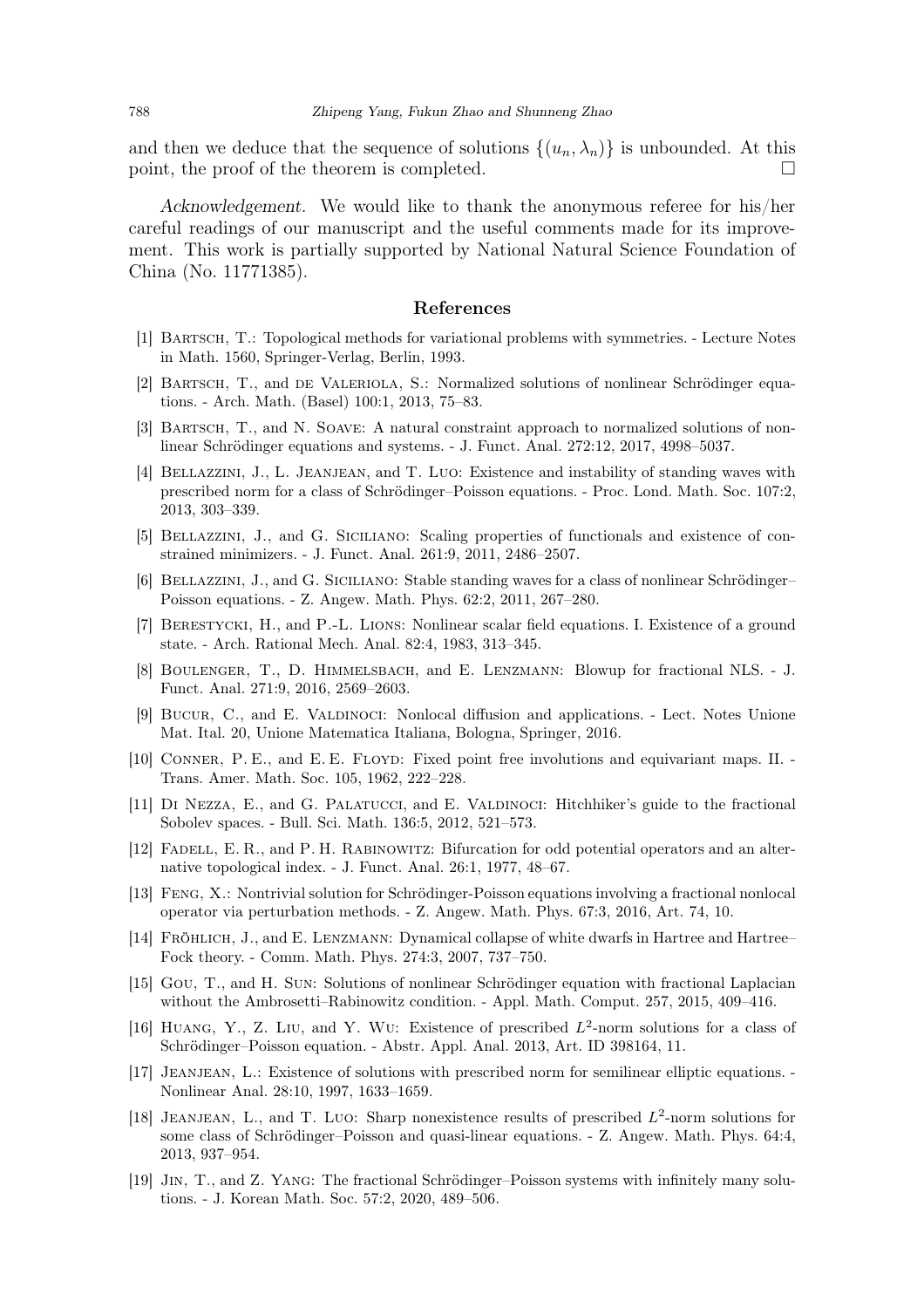- <span id="page-12-16"></span><span id="page-12-0"></span>[20] Kikuchi, H.: Existence and stability of standing waves for Schrödinger–Poisson–Slater equation. - Adv. Nonlinear Stud. 7:3, 2007, 403–437.
- <span id="page-12-1"></span>[21] Laskin, N.: Fractional quantum mechanics and Lévy path integrals. - Phys. Lett. A 268:4-6, 2000, 298–305.
- <span id="page-12-2"></span>[22] Laskin, N.: Fractional Schrödinger equation. - Phys. Rev. E (3) 66:5, 2002, 056108.
- <span id="page-12-3"></span>[23] Lenzmann, E.: Well-posedness for semi-relativistic Hartree equations of critical type. - Math. Phys. Anal. Geom. 10:1, 2007, 43–64.
- <span id="page-12-8"></span>[24] Lieb, E. H., and B. Simon: The Hartree–Fock theory for Coulomb systems. - Springer, Berlin Heidelberg, 2005.
- <span id="page-12-9"></span>[25] Liu, W.: Infinitely many positive solutions for the fractional Schrödinger–Poisson system. - Pacific J. Math. 287:2, 2017, 439–464.
- [26] Liu, Z., and J. Zhang: Multiplicity and concentration of positive solutions for the fractional Schrödinger–Poisson systems with critical growth. - ESAIM Control Optim. Calc. Var. 23:4, 2017, 1515–1542.
- <span id="page-12-10"></span>[27] Luo, H., and X. Tang: Ground state and multiple solutions for the fractional Schrödinger– Poisson system with critical Sobolev exponent. - Nonlinear Anal. Real World Appl. 42, 2018, 24–52.
- <span id="page-12-18"></span><span id="page-12-11"></span>[28] Luo, T.: Multiplicity of normalized solutions for a class of nonlinear Schrödinger–Poisson– Slater equations. - J. Math. Anal. Appl. 416:1, 2014, 195–204.
- <span id="page-12-17"></span>[29] Murcia, E., and G. Siciliano: Positive semiclassical states for a fractional Schrödinger– Poisson system. - Differential Integral Equations 30, 2017, 231–258.
- <span id="page-12-20"></span>[30] SÁNCHEZ, Ó., and J. SOLER: Long-time dynamics of the Schrödinger–Poisson–Slater system. - J. Statist. Phys. 114:1-2, 2004, 179–204.
- <span id="page-12-19"></span>[31] SECCHI, S.: Ground state solutions for nonlinear fractional Schrödinger equations in  $\mathbb{R}^N$ . - J. Math. Phys. 54:3, 2013, 031501, 17.
- [32] Struwe, M.: Variational methods: Applications to nonlinear partial differential equations and Hamiltonian systems. Fourth edition. - Ergeb. Math. Grenzgeb. (3) 34, Springer-Verlag, Berlin, 2008.
- <span id="page-12-7"></span><span id="page-12-6"></span>[33] Teng, K.: Existence of ground state solutions for the nonlinear fractional Schrödinger–Poisson system with critical Sobolev exponent. - J. Differential Equations 261:6, 2016, 3061–3106.
- <span id="page-12-12"></span>[34] Teng, K.: Ground state solutions for the non-linear fractional Schrödinger–Poisson system. - Appl. Anal. 98:11, 2019, 1959–1996.
- <span id="page-12-13"></span>[35] Yang, Z., Y. Yu, and F. Zhao: The concentration behavior of ground state solutions for a critical fractional Schrödinger–Poisson system. - Math. Nachr. 292:8, 2019, 1837–1868.
- [36] Yang, Z., Y. Yu, and F. Zhao: Concentration behavior of ground state solutions for a fractional Schrödinger–Poisson system involving critical exponent. - Commun. Contemp. Math. 21:6, 2019, 1850027, 46.
- <span id="page-12-14"></span>[37] Yang, Z., W. Zhang, and F. Zhao: Existence and concentration results for fractional Schrödinger–Poisson system via penalization method. - Electron. J. Differential Equations 2021, Paper No. 14, 31.
- <span id="page-12-15"></span><span id="page-12-4"></span>[38] Yang, Z., and F. Zhao: Multiplicity and concentration behaviour of solutions for a fractional Choquard equation with critical growth. - Adv. Nonlinear Anal. 10:1, 2021, 732–774.
- [39] Yu, Y., and F. Zhao, and L. Zhao: The concentration behavior of ground state solutions for a fractional Schrödinger–Poisson system. - Calc. Var. Partial Differential Equations 56:4, 2017, Art. 116, 25.
- <span id="page-12-5"></span>[40] Zhang, J., J. M. do Ó., and M. Squassina: Fractional Schrödinger–Poisson systems with a general subcritical or critical nonlinearity. - Adv. Nonlinear Stud. 16, 2016, 15–30.